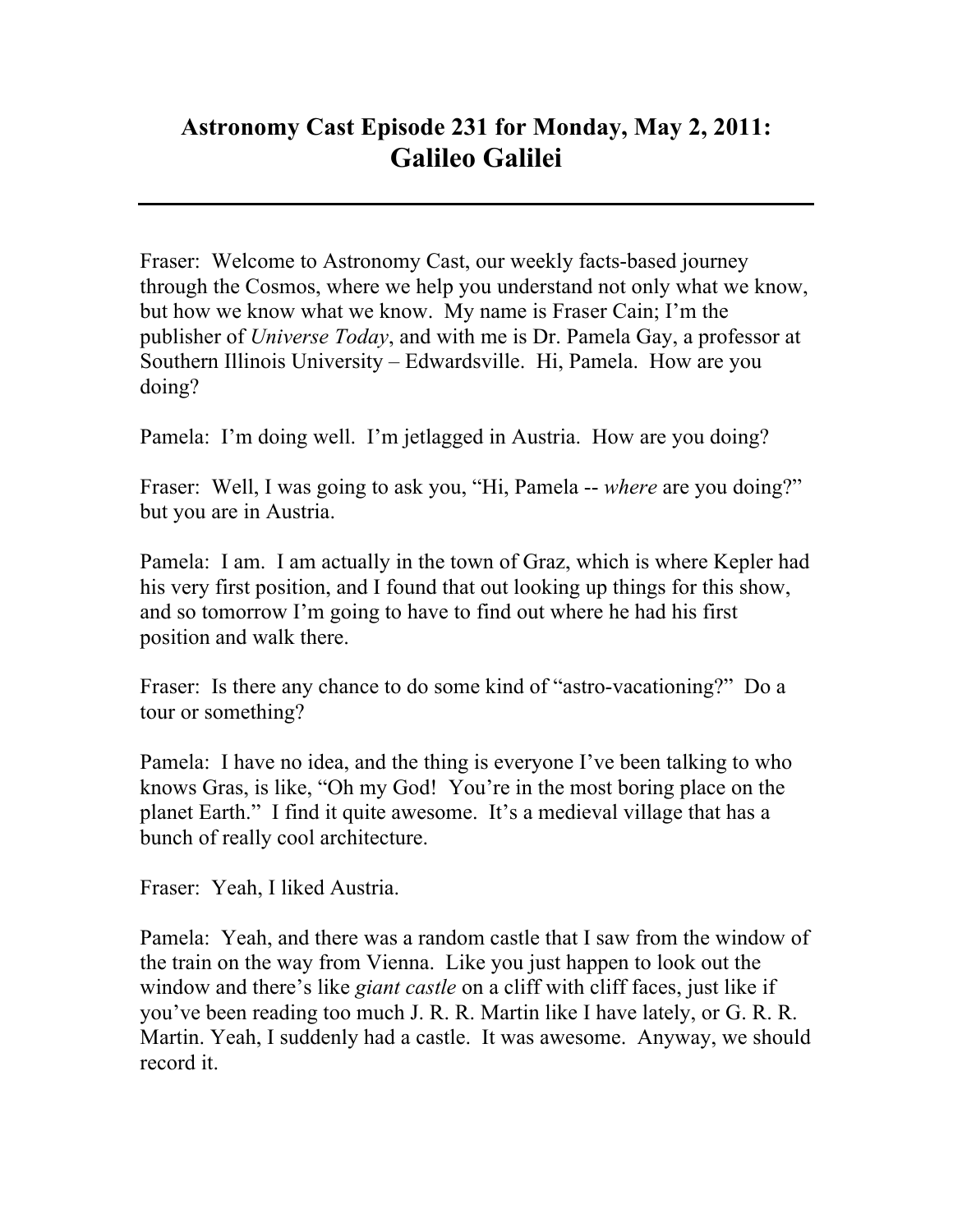Fraser: You are recording!

Pamela: That's true. That's true.

Fraser: This is in the show -- there's no getting away from this. Alright, well yeah, that's true. Well, let's get on with it then. So it's hard to imagine a more famous astronomer than Galileo Galilei. He's widely recognized as the very first person to point a telescope at the skies and study what he saw. Galileo discovered the moons of Jupiter, the phases of Venus, and much more. It was his controversial stance on the nature of the Solar System that brought him into conflict with the Church. I cannot believe we haven't done a Galileo show yet.

Pamela: I think we must have answered questions about Galileo, related…

Fraser: We did...yeah, and I was like looking back and thinking about who to do a show on, and I was like, "Have we done Galileo?" and we haven't. Again we're going to do a two-parter: Galileo today, and then for the next episode we'll do the Galileo spacecraft, which is going to be really cool. So, let's go right back to…who was Galileo, then?

Pamela: Galileo was…he started out pretty much as just a regular guy. He thought he was going to become a priest; he was urged by his dad to, instead of going into the priesthood, go to medical school. He enrolled at the University of Pisa, and may be one of the very few people ever to get distracted from something like medicine to go into instead mathematics. Here I'm showing a small bit of a bias, a large bit of a bias, but it was from that foundation of math that everything else he did derived from, and what's interesting is, along the way, he also studied fine arts. He's an amazing writer who told a lot of his science stories as parables by different characters that were acting things out, debating among one another. It was just a fascinating way to try and communicate, and he revolutionized everything he did throughout his very long lifetime.

Fraser: And I think we'll get back to that, but that got him in a lot of trouble by the end. I mean, he essentially openly insulted the Church through one of these stories that got him into really hot water with… Right, so he went to University, was going to become a doctor, segued into mathematics…I guess astronomy wasn't quite the formal science that it is today. So then what happened?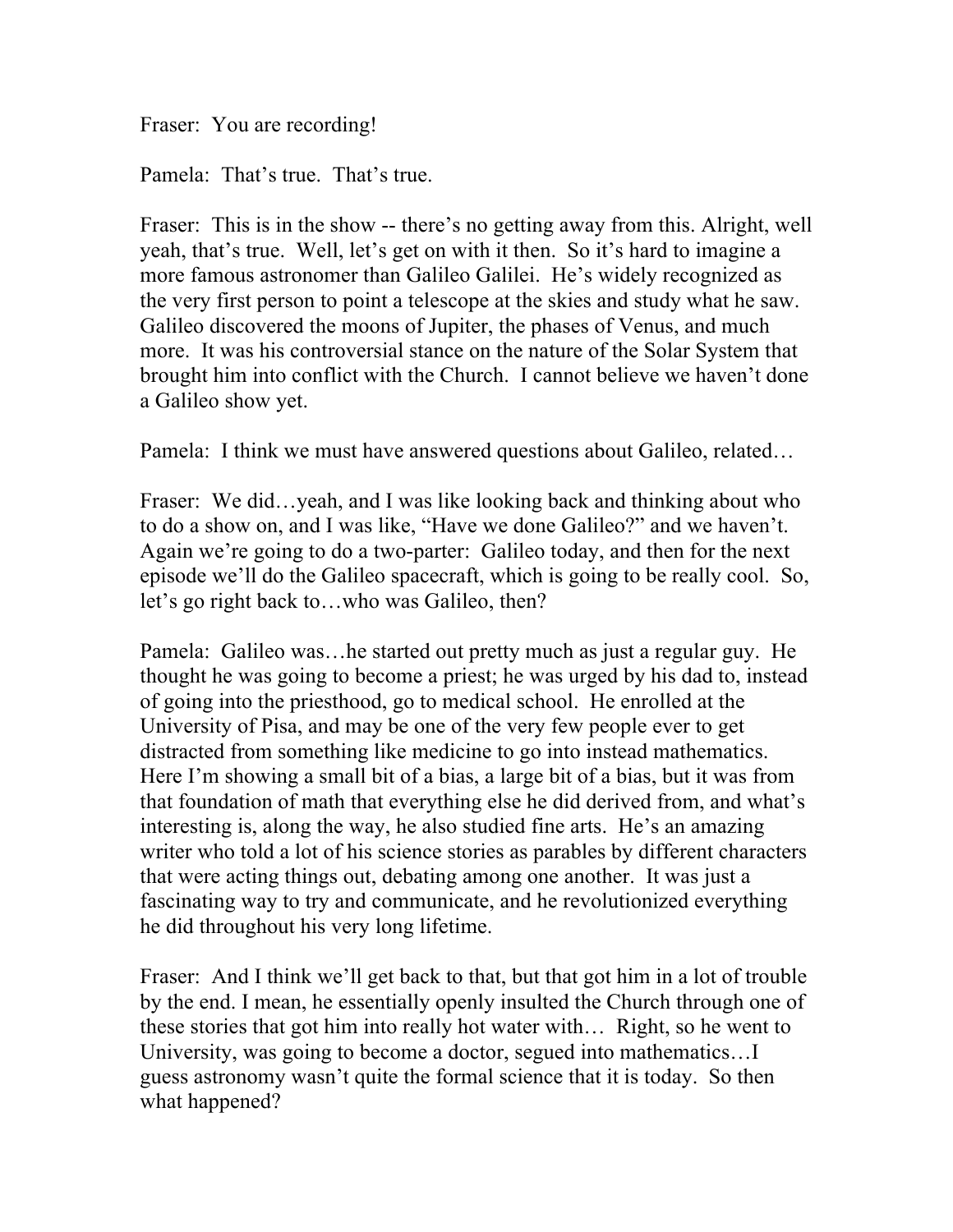Pamela: So he went into mathematics, and got sidetracked by art along the way, and he was appointed the Chair of Mathematics at the University he attended in Pisa, and he, unfortunately, was someone whose life was never easy. He ended up…he was the oldest of six children…he ended up having to take care of one of his younger brothers. Money was always an issue for him. After just a couple of years as Chair in Pisa, he ended up moving to the University of Padua, where he spent many years of his life. He was teaching geometry, mechanics, and astronomy until 1610, and one of the things that kind of startled me is the contradictions in his life. He was someone who's always trying to take care of his family; he is someone who thought a lot about joining the seminary, and then he had three kids out of wedlock all with the same woman, and all of his…he ended up sending his two daughters to both become nuns, and he actually maintained correspondence with one of them. He just had this very complicated life, and I think you can't really give a chronological tale of his life that's succinct. There's a fabulous book that does it, Galileo's Daughter, and it goes through and it uses the letters that he wrote with one of his daughters in the convent as a way of going through the story, but I think the best way to really look at his life is to just look one item at a time at all these major contributions he made one after another to the sciences and math.

Fraser: So, then, which one…I mean, should we talk about the astronomy contributions first? I mean there's the big one, right, which is pointing the telescope up?

Pamela: Right, so, telescopes weren't invented by Galileo. This is one of the strange misconceptions that kind of everybody has, but the reality was he was simply the first one to take a telescope that was being used to look across land, to look for boats coming over the horizon, and to look up at the stars instead. The telescopes that he had the first several years -- they weren't that great. He went from 3x to 30x to…he could just sort of barely make out Saturn's rings, but that simple act…

Fraser: Saturn's ears…

Pamela: Yeah, he saw them as ears, as handles, but that simple act in 1609, which we celebrated in 2009 with the International Year of Astronomy – that simple act changed the Earth's place in the Solar System because he was able to prove for the first time that the Earth goes around the Sun and not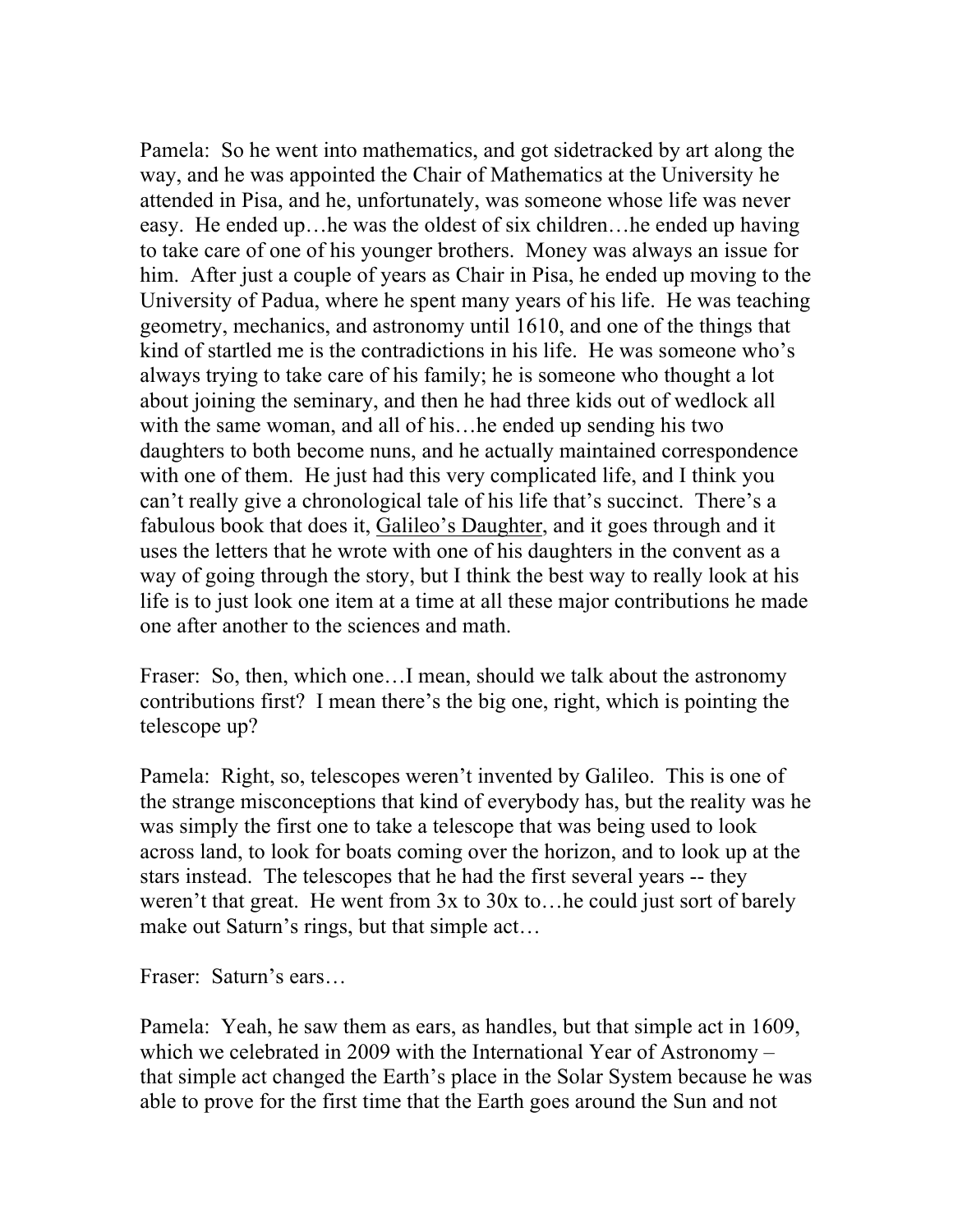vice versa. He was able to prove for the very first time that moons and planets aren't perfect spheres, as had been predicted by Aristotle using thought. He just did so many things one after another, and his studies of Jupiter and finding its moons really laid the groundwork for showing that we live in a physically describable universe.

Fraser: Right -- and this is really important, right? That he…when he saw the moons going around Jupiter, this shattered the preconceived notion to that point that the Earth was the center of the Universe, and that the Moon and the Sun and the planets and the stars all rotated around the Earth, and that when he saw the moons going around Jupiter, and then looked again a few days later, they had moved in their position and it was quite obvious that they were orbiting around Jupiter. So up until that point, the rule was everything orbits the Earth, and Galileo was able to say, "Uh, no, something's orbiting around Jupiter," right? And then, as you said, you know, everything in the Heavens were perfect spheres. He looked at the Moon and saw the pockmarked craters and could see that the Moon was not a perfect sphere.

Pamela: And I think, for me, my favorite -- simply for the simplicity of it -piece of evidence he used to show that everything goes around the Sun was the phases of Venus because if Venus is going around the Earth, then the Sun would be able to illuminate it in radically different ways, and in fact, we'd never be able to see a mostly-illuminated Venus because Venus would always be between us and the Sun pretty much, and what he found was, "Oh, dear! You see Venus go through most of its phases as it goes from crescent to pretty much full, you lose it in the glare of the Sun as it passes behind the Sun relative to our position…" It's just such a simple and elegant piece of proof.

Fraser: Yeah, yeah, and so, in the end, I mean, what did he get a chance to see? He saw the Moon, he saw Jupiter, he saw Saturn and saw what he thought were the "handles," you know, the "ears," but he couldn't quite make out exactly what was going on there. It took Cassini...

Pamela: Right.

Fraser: ...and Huygens later on to get a much better sense of the rings right? And he was able to see those phases of Venus, and again, these are all things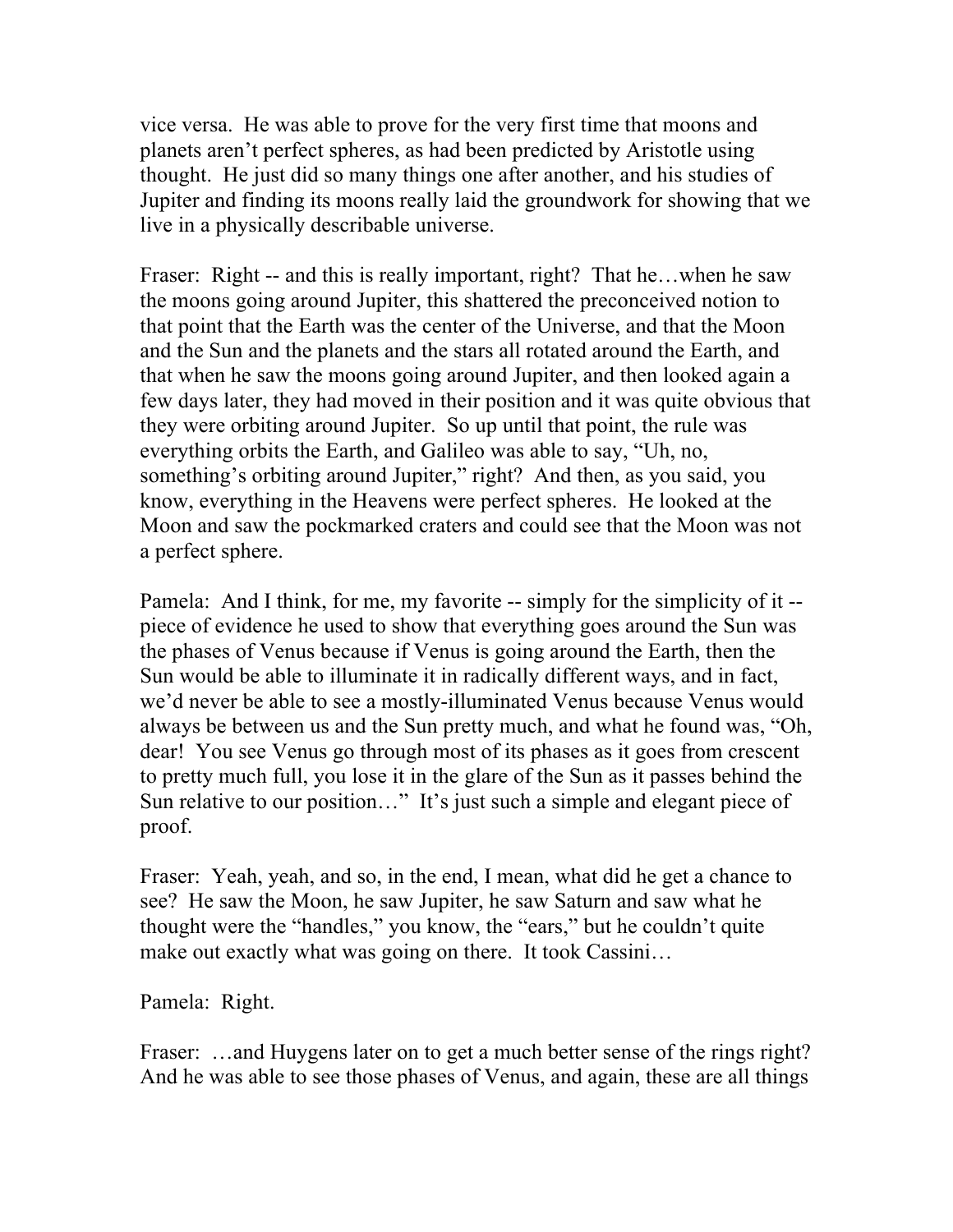which you take a regular telescope or a Galileo-scope, and you can see the exact same stuff that he saw.

Pamela: And the Galileo-scope is something that it's really worth if you want a low-cost, lightweight telescope to give a kid that they can just beat the tar out of -- Galileo-scopes are still available. You can find them at Galileo-scope…I think it's .org. And these are telescopes that were designed to have absolutely amazing optics. They're made out of plastic, you can drop them down the stairs, and they're designed to pop apart, you scoop the pieces up, you put it back together and it just goes. But the really neat thing they did, is they included a lens that mimics that really horrible view that Galileo had.

Fraser: Right. Those are better…yeah.

Pamela: Yeah. And so you can look through and go, "Whoa! How did Galileo even point anything and find anything in the sky?" And it's an eyeopener! So if you're looking to get a really low-cost (under \$50) that's for a kid that may use it as a sword now and then, Galileo-scopes are the way to go.

Fraser: Sounds like my kids. So, I mean, he made these observations and I think what's really important was he knew what he was looking at, he understood the implications of what he was looking at, that the observations he was making that anybody could make if they had a telescope, could repeat his observations, these observations were calling into question whole beliefs about astronomy and about our place in the Universe, so he didn't keep that quiet, you know, he used that to sort of make the next logical leap.

Pamela: And this is where Galileo got himself in trouble…and his life spanned more than one pope, and when he was first getting started, he got along well with the Pope and the Pope supported his work, helped make sure that his life was good. He was smart -- Galileo was smart about who he dedicated his books to most of the time, but Galileo was kind of cocky. He knew when he was right and he wasn't going to let anyone tell him he was wrong, and when he got ticked off, he was an amazing writer and he wrote things that mocked people, so as he started to get basically annoyed that people weren't believing some of the things he was saying, he wrote different documents that were scolding, were petulant, where they included far more emotion than you expect in a modern-day science journal.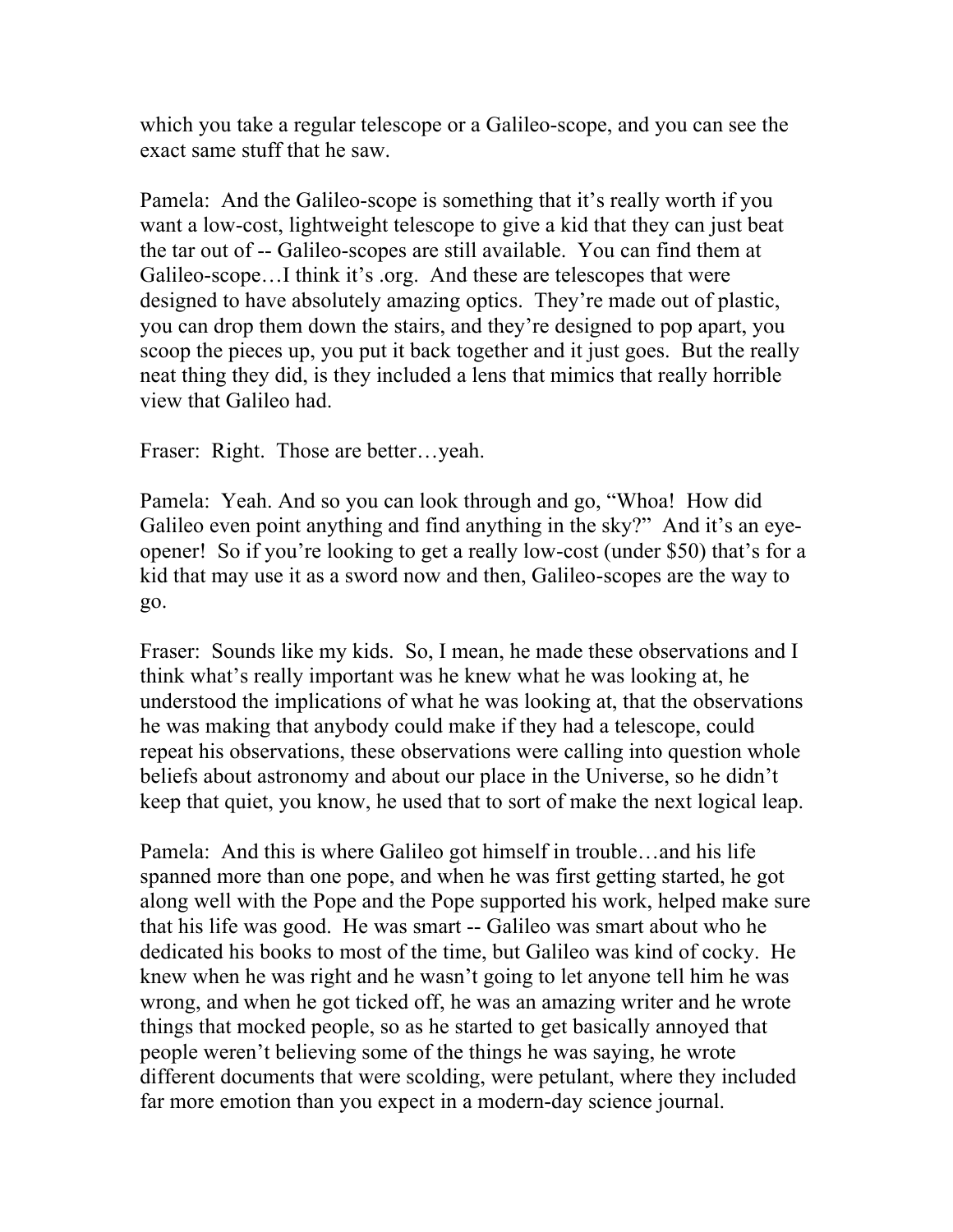Fraser: Right, and he was supporting the Copernican model, right? Once he heard the model from Copernicus, his observations matched that up and he supported Copernicus' view, which was…Copernicus didn't even publish his work until after his death; he was afraid to even tell anyone. Galileo took it up.

Pamela: And so not only did he take it up, but he printed things when he was told he wasn't supposed to, he talked when he was told he wasn't supposed to, and he just kept doing things in a politically stupid manner. And eventually it wasn't so much that the Church was all upset that anyone was supporting the Copernicus model, they were upset that Galileo wasn't playing nicely, and they beat him up for it, and that was what finally got him in trouble. He was even forgiven a couple of times, that's the crazy part, is that they kept trying to forgive the guy, and then he kept like publishing books when no one was looking, or sneaking things out into Protestant Europe and…yeah.

Fraser: And what we sort of alluded to earlier in the show, right? He wrote his book…

Pamela: Discourses Concerning the Two Chief World Systems was the one where he basically argued the two ways of looking at it.

Fraser: Right, and he, you know, and as you said, he took this kind of clever way of approaching this, where he would have one person speak one philosophy and another person speak another philosophy and have them have a debate with one clearly besting the other in the debate, and this was done in a way to kind of humiliate the Church -- and they didn't take it well.

Pamela: No, no, and you can sort of see why they wouldn't take it well [laughing], and...

Fraser: And they had all the power, right? So...

Pamela: Yeah, and at least they did allow him to live out his life in his own home and his daughters never suffered because one of the things about back when he was alive in the 1600s is you sent your daughter to the convent, and in his case, he sent both his daughters to the convent because he didn't think that as bastards in the traditional sense of the word that they were marriage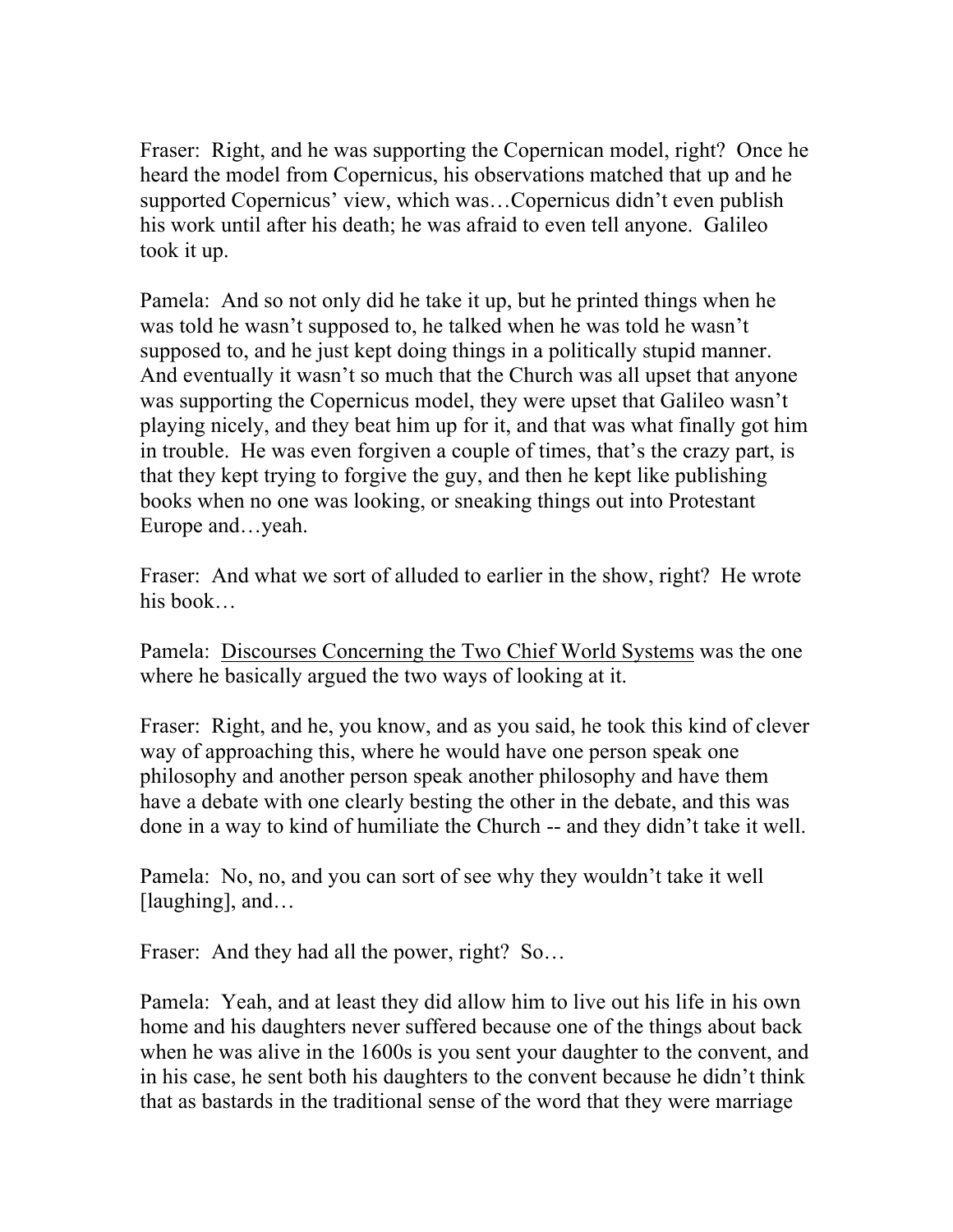material, and so he did the only thing he knew how to do with a daughter back then, but when you sent your daughters to the convent, you kind of had to pay their rent for the entirety of their lives and he was able to keep supporting his daughters, so they never really suffered too badly while being in the convent.

Fraser: Yeah, you know, it's weird to say, I mean, I kind of oscillate back and forth, right? On the one hand it's like, it's outrageous that the Church even got annoyed to the point of jailing him for questioning their beliefs, I mean, that's ridiculous! But at the same time, they were the ones with the swords, and you behave that way toward the Church, telling the truth, then you were going to kind of get yourself in a lot of trouble. In a way, he should have just kept his mouth shut, but at the same time, it's like how could it even be a crime to question the nature of the Universe? So, it's a fascinating, fascinating story and I think it's really complicated and very interesting to dig into it and see all of the letters that went back and forth, and the, you know, I'm holding air-quotes here, they gave him a bunch of chances, right? Chances…you know, that's ridiculous that they were giving him chances, you know? He was just calling nature as he saw it, right?

Pamela: I think that the impression that I got, reading Galileo's Daughter, was that had he just stopped mucking with the Pope…the science they were kind of OK with -- just go over there with it.

Fraser: And even if he had taken a little bit longer to release it, or had thanked the Church more in helping come to the bottom of it… They were kind of on board, it's true, it's a really interesting, complicated political piece of history to look into and it's, you know, it's like every story that we've heard so far is really simplistic about what actually happened on both sides.

Pamela: And at a certain level, there were just points in his life where Galileo was a spoiled academic brat, and if he had just been more of the stereotyped quiet, shy, afraid-to-talk-to-people scientist, it might have gone better for him.

Fraser: Right, but then...and that's where you oscillate. It's not about it going better for *him*, it's about him telling the truth to power. Like I said, I think it's an absolutely fascinating story, but, I mean, that part of it we talked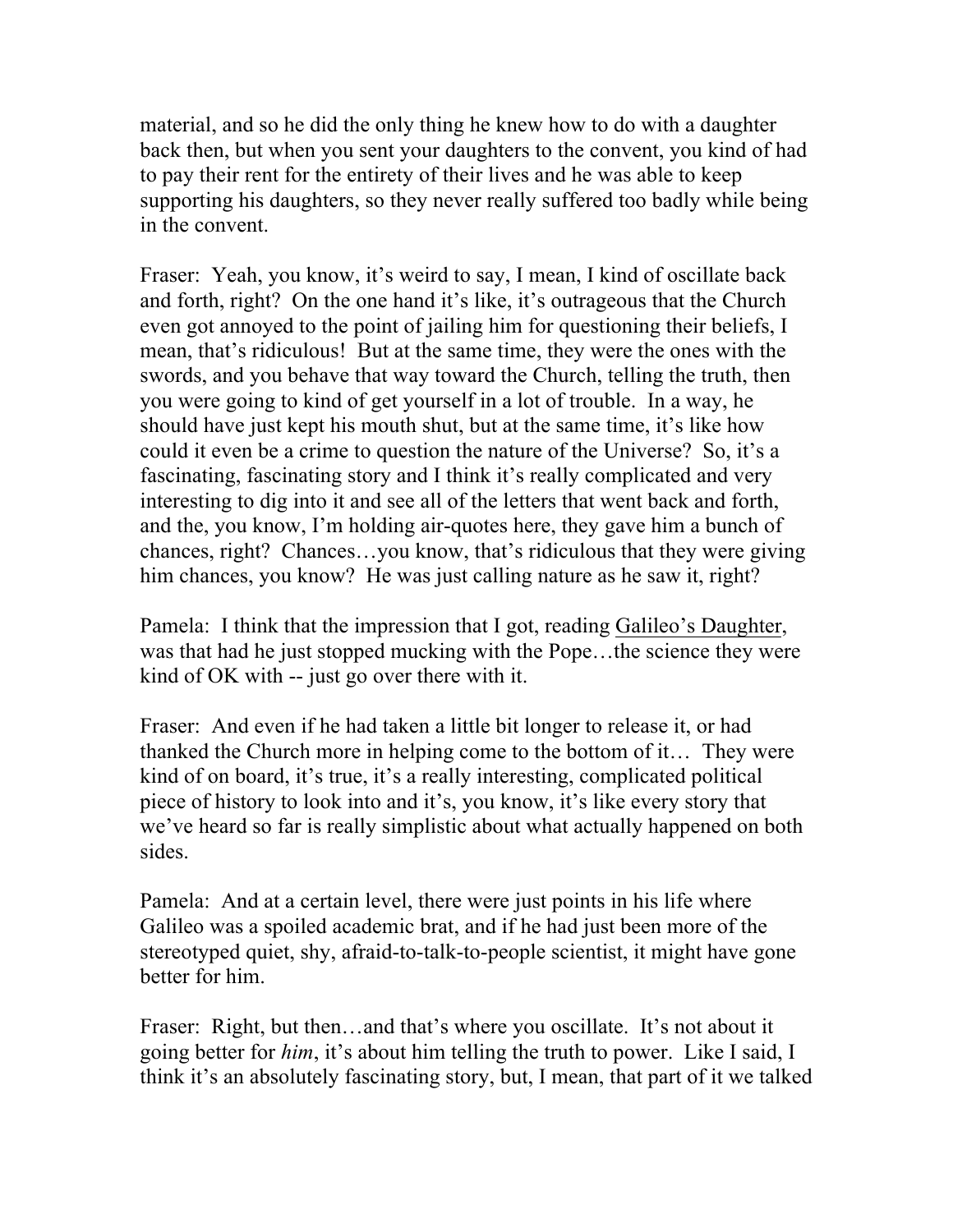about, I mean, like when in his life did he start to make those observations? I mean, it was quite later in his life, wasn't it?

Pamela: Well, he started making observations in 1609, and he was born in 1564 (it's 1:20 in the morning and I'm doing math in my head), so it made him about... he was in his late 30s.

Fraser: Yeah, yeah.

Pamela: Going into his 40s…

Fraser: So, old.

Pamela: So, it was later in his life that he started making these observations, and he'd already been playing the system for a long time. He'd already been a prominent scientist for a long time, and that's the thing that you have to keep in your head is he'd had time to make friends and he'd had time to make enemies before any of this ever started, and it wasn't just with the Copernican theory where he was poking at people, he actually poked at Kepler, saying that he didn't think that Kepler's elliptical orbits were right because a circle was the perfect shape, so even Galileo, who was showing that planets orbited the Sun, not the Earth, fell prey to the conceit that orbits must be circles. Even the man who showed that there were mountains on the Moon and the Moon isn't a perfect sphere couldn't let go of that one conceit, and then he got himself into trouble with comets, where he was arguing left and right with someone about comets, and he was trying desperately to prove tides, and refused to understand that the tides had something to do with the Moon. He thought it was "slushing" back and forth evidence of the Earth's motion because they didn't have gravity -- gravity hadn't been invented yet. So he was just someone who argued with people about things.

Fraser: Right. I think we know people like that.

Pamela: Yeah, we do.

Fraser: But, so I think that, I mean, that and as you said, that was one whole story, right? That the getting his hands on a telescope, being the first person to think about pointing it up in the sky, making these incredible observations, publicizing them, and backing Copernicus' model, getting in trouble with the Church, and then living out a sort of quiet life under house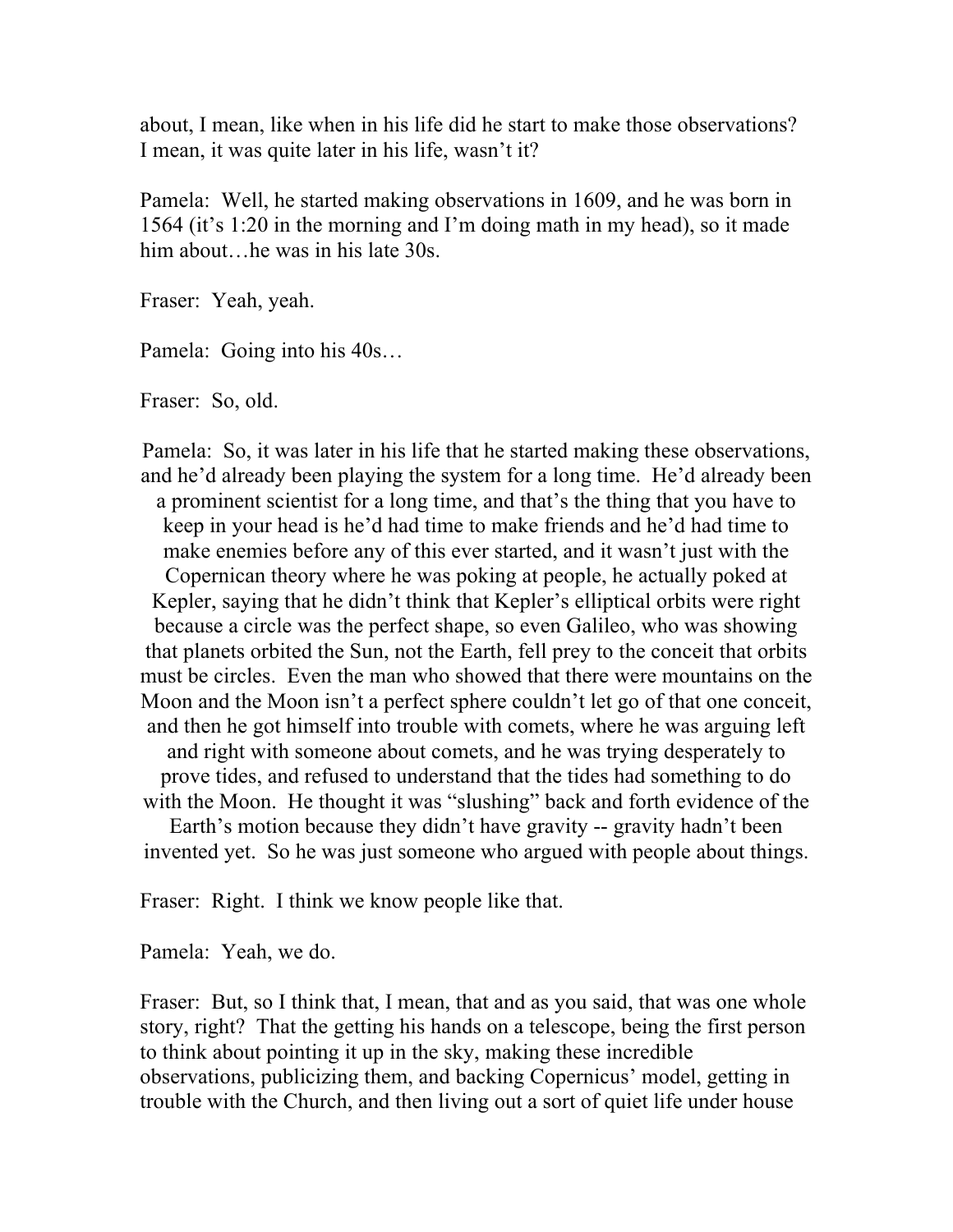arrest…but that's not the only story. I know there were some other stories about Galileo that you wanted to tell, right?

Pamela: Right, so my favorite one is when Galileo was doing his physics experiments it was sort of assumed that the natural state for everything was to come to rest, to come to a stop, but if you're trying to imagine a universe where the Earth goes around and around and around and around the Sun, the idea that everything eventually comes to a stop just sort of breaks your logic. And so Galileo started doing experiments on friction and acceleration, and to do accurate experiments -- they didn't have clocks back then -- so you had to develop a method of timekeeping, so he developed a water clock that the number drops that fell out of the water clock was proportional to the amount of time, and through his experiments with inclined planes that we still replicate in a lot of freshman physics labs, he was able to come up with the laws of inertia, and the idea that an object in motion tends to stay in motion unless acted upon by a force, and an object at rest stays at rest unless acted upon by a force, and he did all of this before we knew what forces were!

Fraser: We did that experiment in our physics class, you know, you do the one with ramps, and rolling balls and stuff down ramps, and timing how long they take to reach the bottom.

Pamela: Right, and what was awesome about what Galileo did is he actually figured out, "Oh, shoot! Balls roll -- that might be slightly different," so he was doing things by sliding things in grooves, and he just took everything into consideration, and when he wrote this up, he actually did a thought experiment of…so let's imagine that the friction is actually little devils trying to slow down what's rolling, and the number of little devils is proportional to the amount of friction, and it was just this fabulous little discourse trying to show that it's a something that's stopping the ball and not a nothing that's stopping the ball.

Fraser: Right, and didn't he do the famous experiment on the Leaning Tower of Pisa?

Pamela: You know, no one actually knows if that's real or not. That actually comes…

Fraser: Oh, really?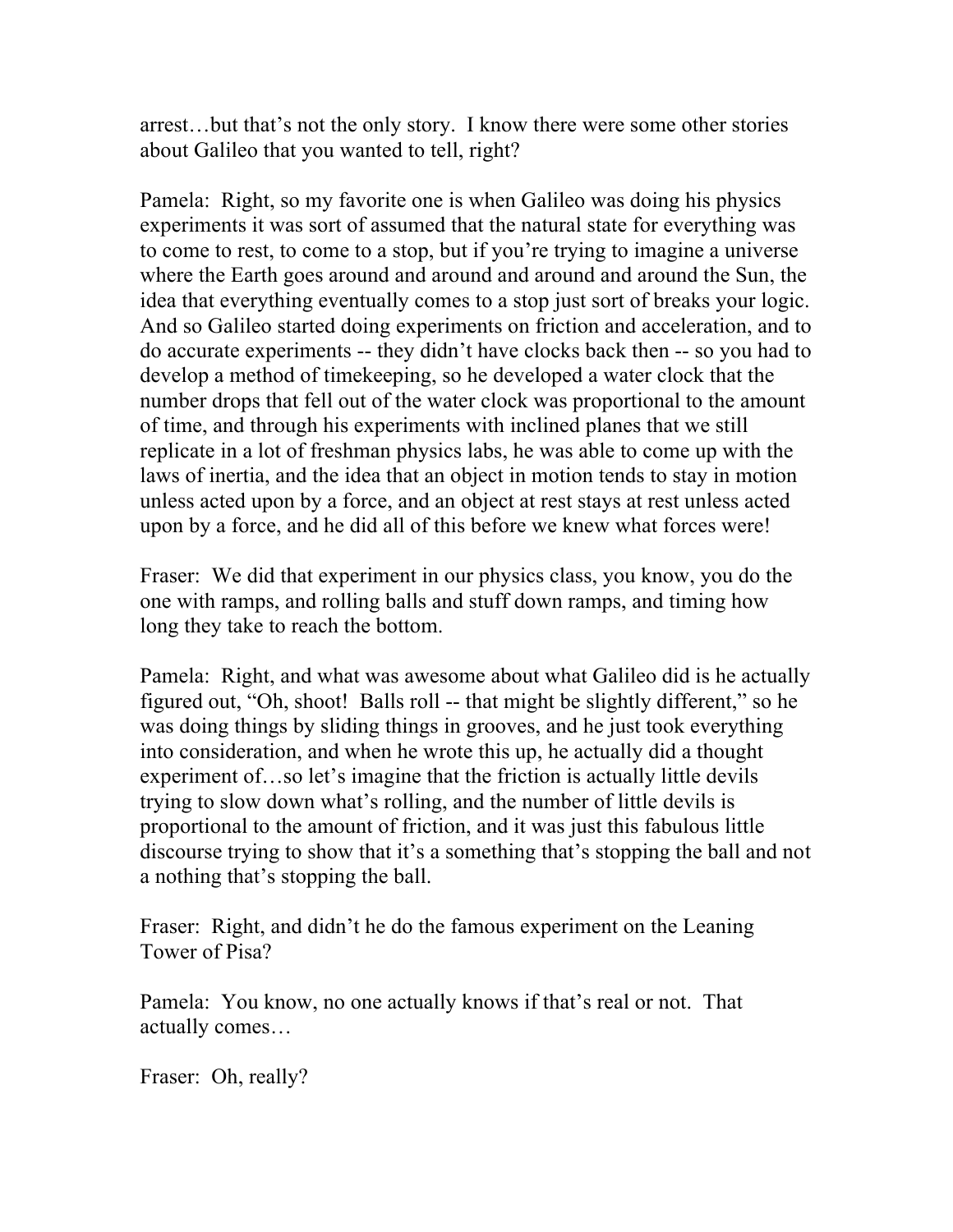Pamela: Yeah, that actually comes from one of Galileo's students, Vincenzo Viviani (forgive me if you're Italian). He wrote a biography of Galileo that's one of the primary sources of information other than Galileo's notes. The thing is that while the student wrote this fabulous story…Galileo was an amazing record keeper; he was your quintessential scientist who took notebook after notebook after notebook of records. He wrote everything up in his various publications -- and Galileo never mentioned doing this, and it just seems like one of those things he would do. So it's now generally considered that even Galileo who fought so hard to get people to look at physical reality and do experiments, it's considered this was probably actually a thought experiment, and the thought experiment runs along the lines of, in modern terms, imagine you have a bowling ball and you drop a bowling ball, it all falls at the same speed, now you cut the bowling ball in half and connect the two halves with a thread, well, how is that different than the bowling ball as one piece? And so as you extend this out, it becomes the two halves of the bowling ball falling side by side at the same rate as the original fully-connected, put-in-one-piece bowling ball -- again, different object for Galileo.

Fraser: Right, but you can see that thought experiment. I mean, that's the kind of thing that Einstein was really good at was looking at that in a sort of conceptual way, and coming up with the experiment in his mind that would prove it, so it's too bad it's apocryphal, but it's the same as the Newton apple dropping, right?

Pamela: Exactly, exactly. Everyone needs a few apocryphal stories in their **lives** 

Fraser: So did he discover, or discovered, sort of, friction, and...

Pamela: He developed the theory, I guess is…

Fraser: Developed the theory of friction and developed the theories that went into inertia. A lot of that was heavily used by Newton later on.

Pamela: Right. He worked on pendulums, didn't get his work exactly right, but he opened the door for other people to start doing research on pendulums. He did work on math throughout his entire life, and he just wrote and wrote and wrote and wrote, and…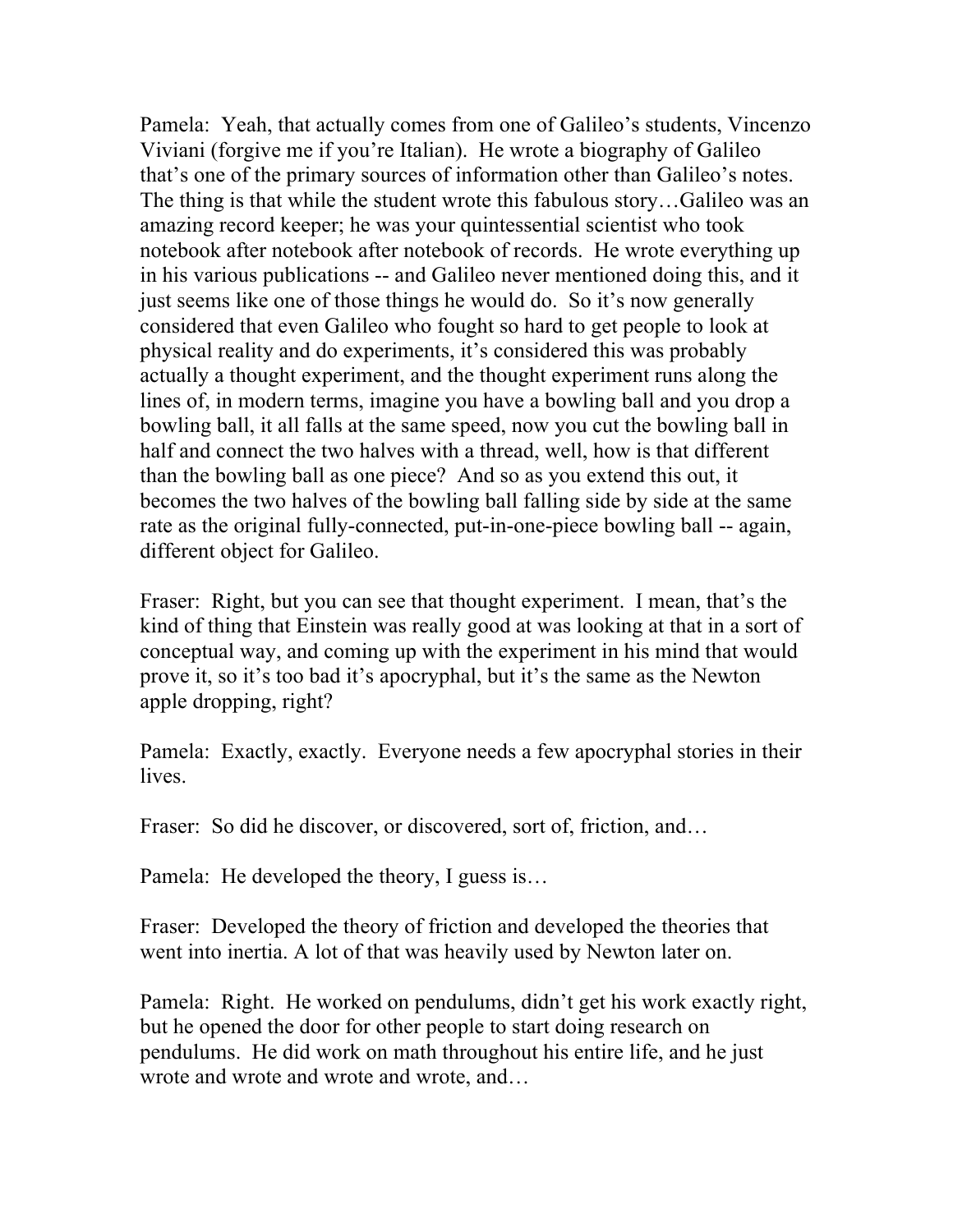Fraser: And in this really accessible style…I mean, you can…anybody can pick up some of his books, and they're entertaining.

Pamela: And he lived at such an amazing time. He, in his lifetime, saw both the birth and death of Kepler, he overlapped with Rene Descartes, he was watching the Protestant rise in the north of Europe, while living in Catholic Italy, and all of these things were going on around him and they were trying to get letters back and forth and build a scientific community, despite the schisms between the Protestant and Catholic parts of the continent, and throughout all of this he just kept trying to spread information while constantly trying to learn more about the Universe. One of the things that keeps cropping up over and over about the various scientists that we've talked about is no matter how friendly or not they are, they were always communicators, and this sort of goes back to…I think it's something that you've said on the show before, that you can be a fabulous scientist, but if you never say what you're doing, no one will ever know.

Fraser: Yeah, and it's interesting to hear Galileo had to invent the tools that he needed as well, right? I mean, you know, he had to develop a better telescope for himself, he had to develop a way of keeping time...

Pamela: Right.

Fraser: It's the same conversation about Huygens, you know, just like, "right now, I need to invent a clock, now I need to figure out a way to…" you know, just necessity of invention, necessity if the mother of all invention…yeah.

Pamela: He was also one of the early developers of the microscope. He was looking at bugs with it and presented one to one of the Cardinals. He was friends with the Cardinals until he poked fun at them too many times. He just…

Fraser: Didn't he also develop a thermometer?

Pamela: He developed a thermometer; he was a man who never got bored. And one of the saddest things about the way he ended his life is he studied the Sun with a telescope (not realizing that that was a bad idea), and so he was the first one to document sunspots, and he went blind in his old age.